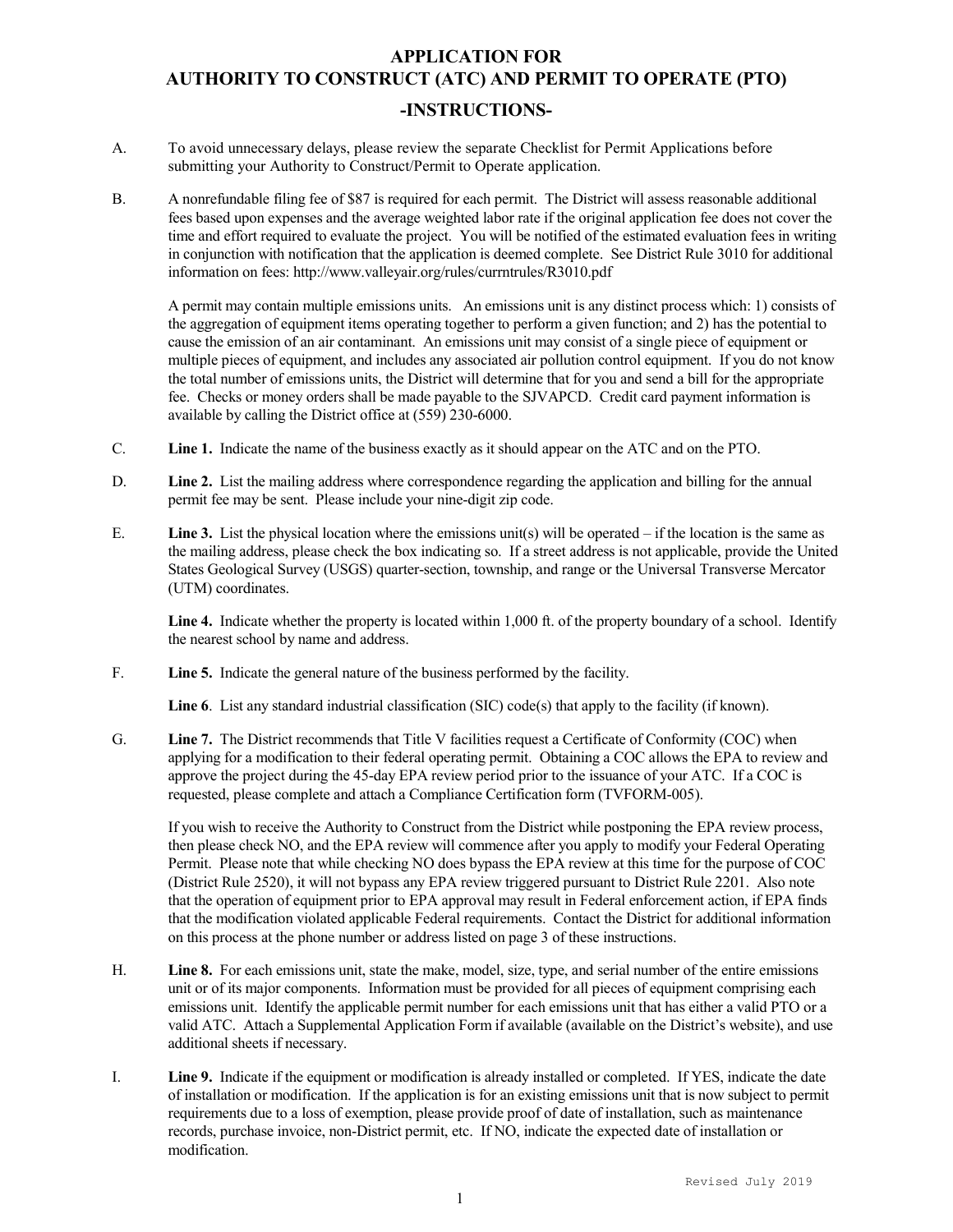J. Line 10. Check the applicable Box to indicate whether you would like to review the draft ATC and conditions of approval before final issuance of the permit. You may request a three-working-day review period or a tenworking-day review period, or you may indicate that no review period is requested. If none of the three Boxes is checked, we will assume no review period is requested.

Be aware that requesting a review period may delay final approval of your Authority to Construct permit until the requested review period elapses, although the District can finalize the permit at the applicant's request at any time during a requested review period. In addition, at any time during the three or ten-day review period, you may ask for additional review time. Any requested review period will take place prior to a required noticing period. In no case will the District allow a requested review period to interfere with our statutory permit-issuance timelines.

- K. Line 11. If this application is for the construction of a new facility, please check the YES Box and complete the CEQA Information Supplemental Form available on the District's website, otherwise, please check the NO Box and address the next questions regarding Land Use Approval. For information, "by Right" means that the proposed equipment or project does not require any Land Use approval: the right to operate comes with the property. Note: applications for new gasoline dispensing facilities (GDF) are not subject to CEQA provisions.
- L. Line 12. Indicate whether this application is being submitted as the result of a Notice of Violation (NOV) or a Notice to Comply (NTC) from the Air Pollution Control District. If so, include the NOV/NTC number.

## M. Line 13. Applicant

- 1. Type or print the name of the applicant. The applicant must be an officer of the business who will be responsible for complying with all conditions of the ATC and the PTO,
- 2. Type or print the title of the applicant,
- 3. Type or print the date,
- 4. Sign the application in ink.
- N. Line 14. Applicant Contact Information. Type or print the daytime telephone number, cell phone number, and e-mail address of the applicant.
- O. Line 15. Optional Section. Please check whether your organization is a Healthy Air Living (HAL) participant or an INSPECT participant. For more information on either of these programs, please check the appropriate box, or call the District at the number listed on the last page of these instructions.
- P. Supplemental Information Required With Each Application. The following data, specifications, plans, and drawings must be submitted with each application for ATC and PTO:
	- 1. Supplemental Application Forms The District provides supplemental application forms which must accompany this application for many types of equipment such as engines, boilers, painting operations, etc. All of the supplemental application forms are available on the District Website.
	- 2. Equipment Location Drawing or Plot Plan The drawing or sketch submitted should be to scale and must show the following:
		- a. The property involved and outlines of all buildings and structures on it. Clearly identify all property lines.
		- b. The location and identification of the proposed emissions unit(s) on the property.
		- c. Location of the property with respect to streets and all adjacent properties. Identify adjacent properties. Show the location of all buildings outside of the property that are within 150 feet of the emissions unit. Identify all such buildings (i.e. residence, apartment building, warehouse, retail store, etc.), specifying the height (in feet or number of stories) of each building. Indicate the direction north on the drawing.
	- 3. Equipment Description For each emissions unit, state the make, model, size, type, and serial number of the entire emissions unit or of its major components. Provide information on all individual pieces of equipment comprising each emissions unit. List all electric motor horsepower ratings associated with all equipment.